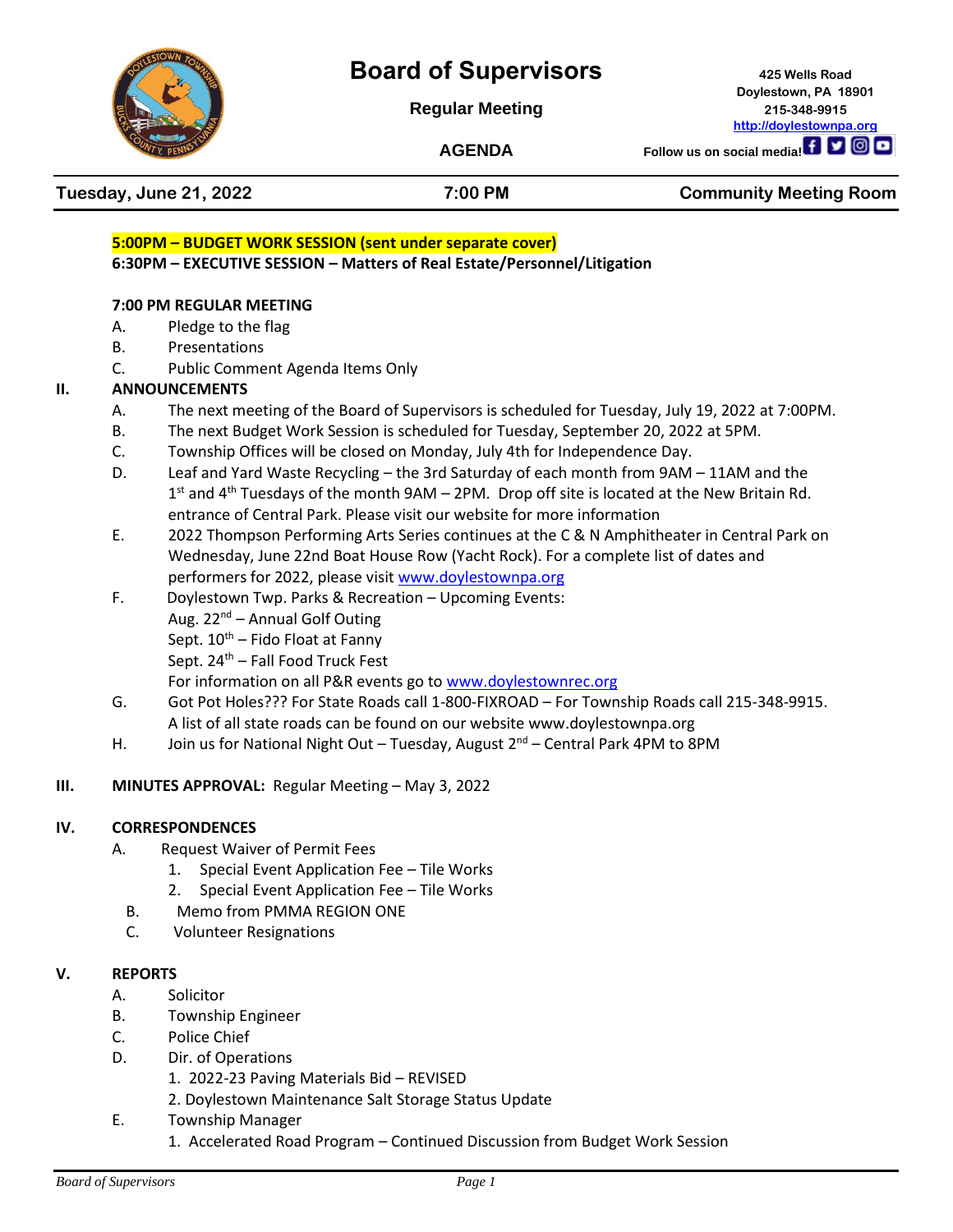- 2. TASA Award
- 3. ICMA 108<sup>th</sup> Annual Conference
- 4. Feasibility Study Parks & Recreation Community Center MKSD
- F. Supervisors

#### **VI. UNFINISHED BUSINESS**

#### **VII. NEW BUSINESS**

- A. Resolutions & Proclamation
	- 1. Doylestown Hospital Issuance of Bonds
	- 2. Proclamation Honoring the 25<sup>th</sup> Anniversary of CB Cares Educational Foundation
	- 3. Resolution declaring June Pride Month in Support of the LGBTQ+ Community
	- 4. Resolution to Adopt Initiatives to be Recognized as a Pennsylvania Audubon Council Bird Town
	- 5. Proclamation Park and Recreation Professionals Day
- B. Land Development
	- 1. Terrain at Delaware Valley University Act 537 Sewage Plan Location: 2100 Lower State Road - TP #09-007-038
	- 2. Penn Color, Inc
		- Location: 400 OLD Dublin Pike TP #'s 09-004-050, 09-004-049, 09-004-048-002,
	- 09-04-84 & 09-048-024
	- 3. Mckenna Property Waiver of Land Development
		- Location: 1840 South Easton Road TP# 09-017-060
	- 4. Benson Property Waiver of Land Development
		- Location: 1965 Turk Road TP# 09-017-042
- C. Pebble Ridge Woodridge Sewer Project
- D. Doylestown Township 457 Plan Englebert Financial Advisory, LLC
- E. Zoning Hearing Board Applications
	- 1. Hooder 1133 Ferry Road Requests a Variance & Special Exception
	- 2. Goodman Properties (Giant Foods) Volta 1661 S Easton Road Appeals from a Determination of the Zoning Officer & Requests a Variance
- F. Bills Lists
	- 1. June 21, 2022
- G. Treasurers Reports
	- 1. June 21, 2022

#### **VIII. ANNOUNCEMENTS**

- A. The next meeting of the Board of Supervisors is scheduled for Tuesday, July 19, 2022 at 7:00PM.
- B. The next Budget Work Session is scheduled for Tuesday, September 20, 2022 at 5PM.
- C. Township Offices will be closed on Monday, July 4th for Independence Day.
- D. Leaf and Yard Waste Recycling the 3rd Saturday of each month from 9AM 11AM and the  $1<sup>st</sup>$  and 4<sup>th</sup> Tuesdays of the month 9AM – 2PM. Drop off site is located at the New Britain Rd. entrance of Central Park. Please visit our website for more information.
- E. 2022 Thompson Performing Arts Series continues at the C&N Amphitheater in Central Park on Wednesday, June 22nd Boat House Row (Yacht Rock). For a complete list of dates and performers for 2022, please visit [www.doylestownpa.org](http://www.doylestownpa.org/)
- F. Doylestown Twp. Parks & Recreation Upcoming Events:
	- Aug.  $22^{nd}$  Annual Golf Outing
		- Sept.  $10^{th}$  Fido Float at Fanny